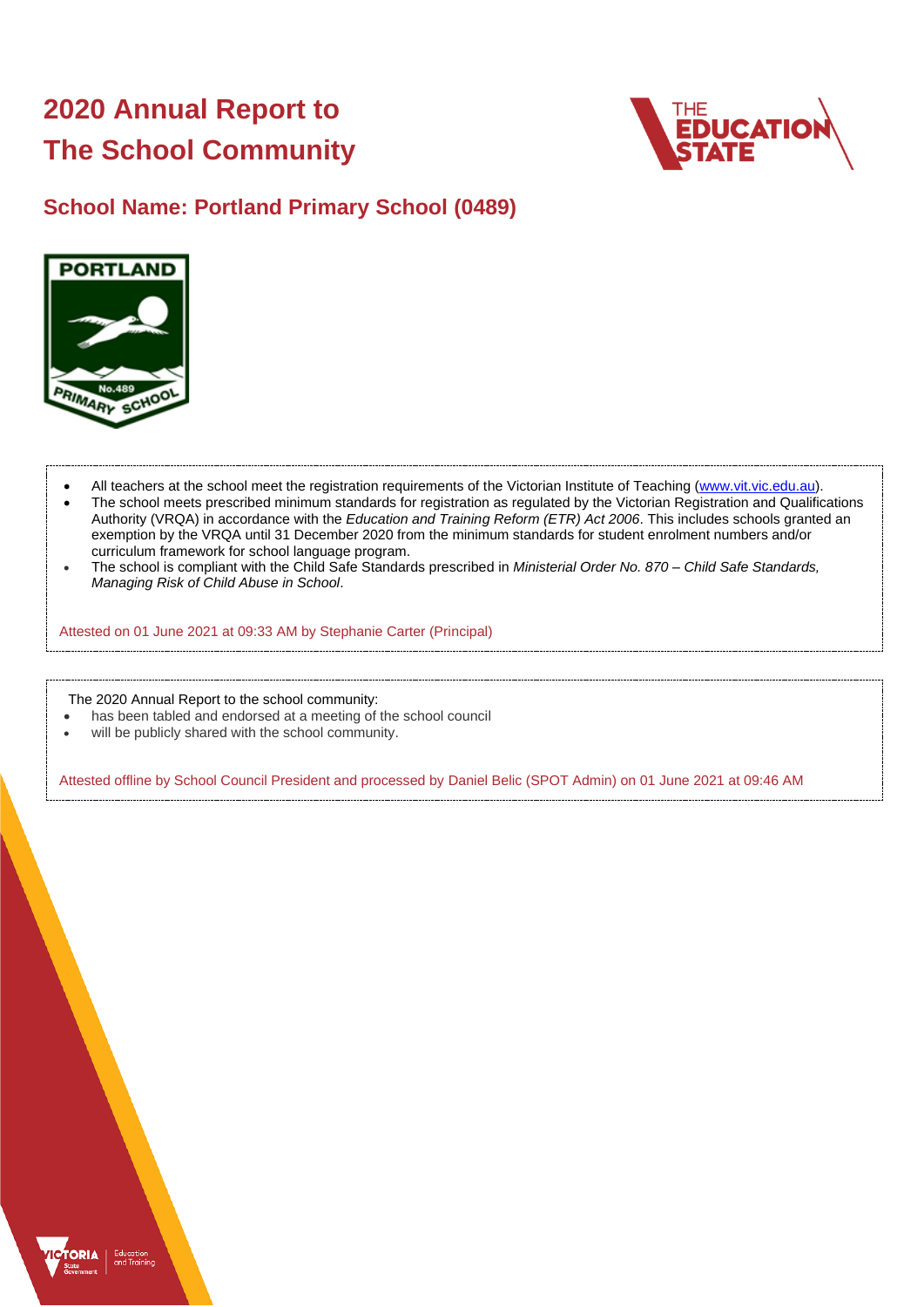

# How to read the Annual Report

### What has changed for the 2020 Annual Report?

#### **Improved appearance**

The appearance of the Performance Summary has been updated to more clearly represent information and to assist interpretation and comparison of individual school's data with state averages and similar school groups.

#### **School performance data**

The Victorian community's experience of COVID-19, including remote and flexible learning, had a significant impact on normal school operations. This impacted the conduct of assessments and surveys. Readers should be aware of this when interpreting the Performance Summary.

For example, in 2020 school-based surveys ran under changed circumstances, and NAPLAN was not conducted. Absence and attendance data may have been influenced by local processes and procedures adopted in response to remote and flexible learning.

Schools should keep this in mind when using this data for planning and evaluation purposes. Those schools who participated in the Student Attitudes to School survey in 2020 should also refer to the advice provided regarding the consistency of their data.

## What does the *'About Our School'* section refer to?

The About Our School section provides a brief background on the school, an outline of the school's performance over the year and future directions.

The 'School Context' describes the school's vision, values and purpose. Details include the school's geographic location, size and structure, social characteristics, enrolment characteristics and special programs.

The 'Framework for Improving Student Outcomes (FISO)' section includes the improvement initiatives the school has selected and the progress they have made towards achieving them.

## What does the *'Performance Summary'* section of this report refer to?

The Performance Summary includes the following:

#### **School Profile**

- student enrolment information
- the school's 'Student Family Occupation and Education' category
- a summary of parent responses in the Parent Opinion Survey, shown against the statewide average for Primary schools
- school staff responses in the area of School Climate in the School Staff Survey, shown against the statewide average for Primary schools

#### **Achievement**

- English and Mathematics for Teacher Judgements against the curriculum
- English and Mathematics for National Literacy and Numeracy tests (NAPLAN). *Note: NAPLAN tests were not conducted in 2020*

#### **Engagement**

Student attendance at school

#### **Wellbeing**

Student responses to two areas in the Student Attitudes to School Survey:

- Sense of Connectedness
- Management of Bullying

Results are displayed for the latest year and the average of the last four years (where available).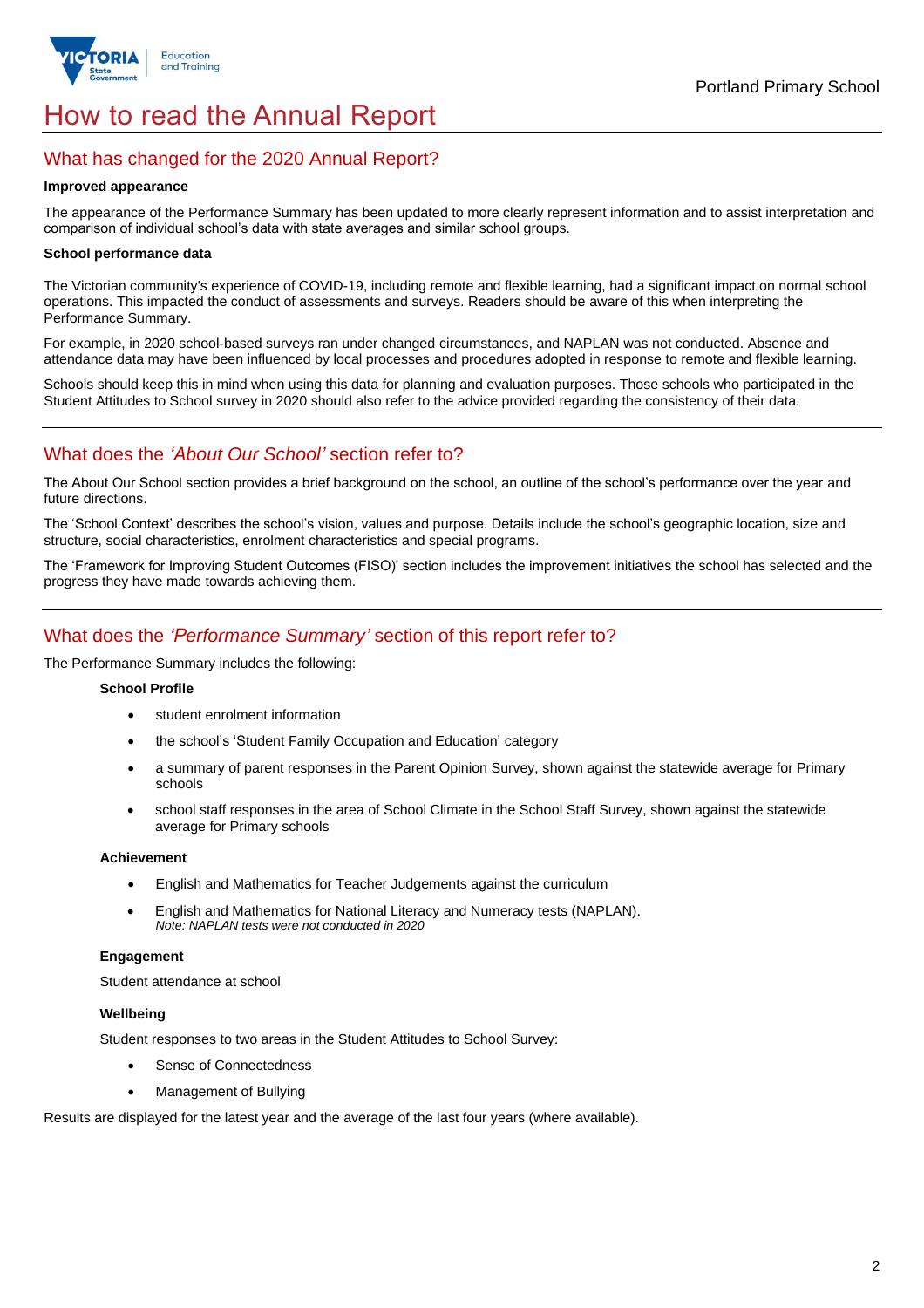

# How to read the Annual Report (continued)

#### What do *'Similar Schools'* refer to?

Similar Schools are a group of Victorian government schools with similar characteristics to the school.

This grouping of schools has been created by comparing each school's socio-economic background of students, the number of non-English speaking students and the school's size and location.

### What does *'NDP'* or '*NDA*' mean?

'NDP' refers to no data being published for privacy reasons or where there are insufficient underlying data. For example, very low numbers of participants or characteristics that may lead to identification will result in an 'NDP' label. For the 2020 Student Attitudes to School survey, specifically, the similar school group averages are replaced by 'NDP' where less than 50% of schools in a given similar school group did not participate in the 2020 survey.

'NDA' refers to no data being available. Some schools have no data for particular measures due to low enrolments. There may be no students enrolled in some year levels, so school comparisons are not possible.

Note that new schools only have the latest year of data and no comparative data from previous years. The Department also recognises unique circumstances in Specialist, Select Entry, English Language, Community Schools and schools that changed school type recently, where school-to-school comparisons are not appropriate.

# What is the *'Victorian Curriculum'*?

The Victorian Curriculum F–10 sets out what every student should learn during his or her first eleven years of schooling. The curriculum is the common set of knowledge and skills required by students for life-long learning, social development and active and informed citizenship.

The Victorian Curriculum is assessed through teacher judgements of student achievement based on classroom learning.

The curriculum has been developed to ensure that school subjects and their achievement standards enable continuous learning for all students, including students with disabilities.

The 'Towards Foundation Level Victorian Curriculum' is integrated directly into the curriculum and is referred to as 'Levels A to D'.

'Levels A to D' may be used for students with a disability or students who may have additional learning needs. These levels are not associated with any set age or year level that links chronological age to cognitive progress (i.e. there is no age expected standard of achievement for 'Levels A to D').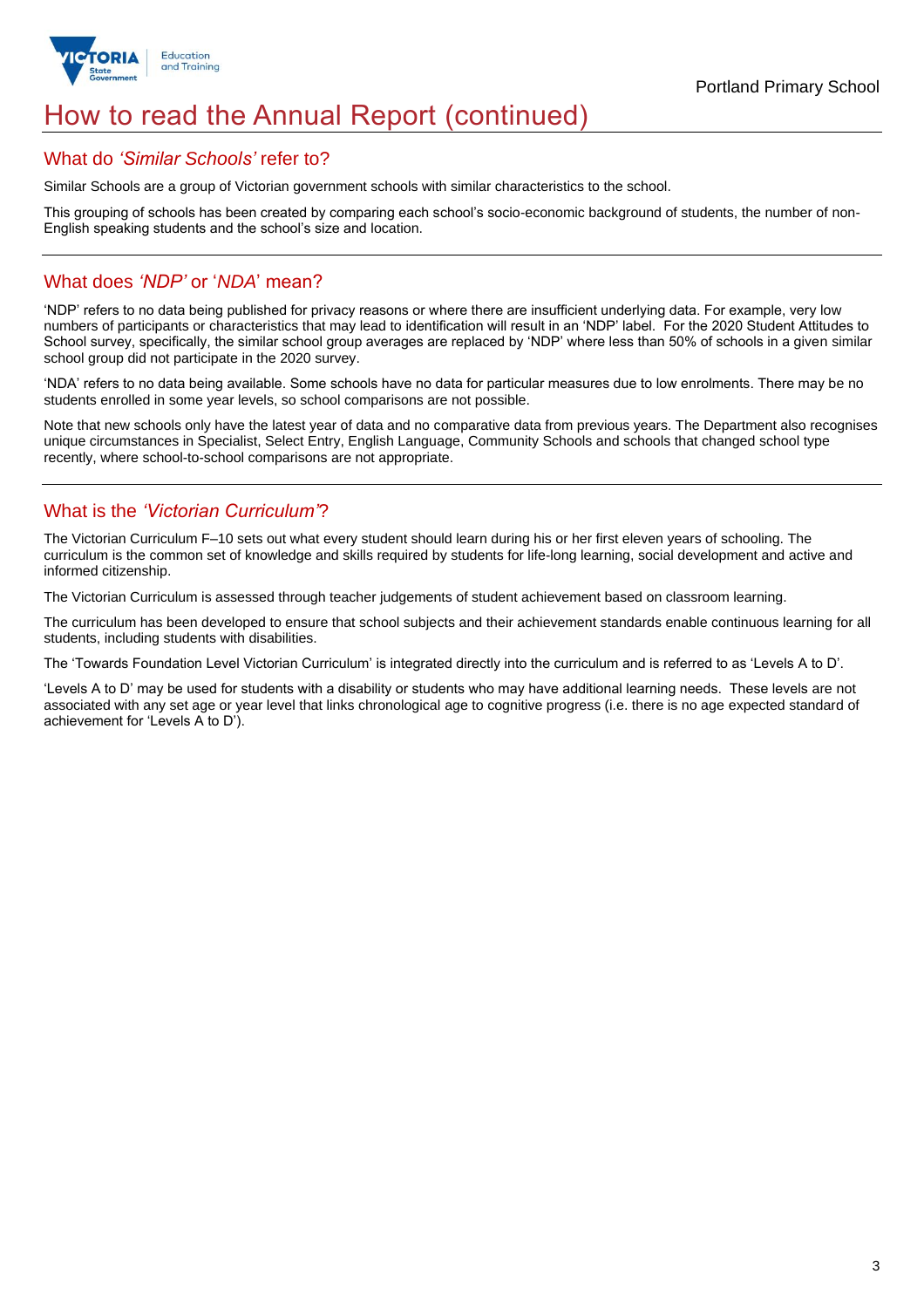

# **About Our School**

#### **School context**

At Portland Primary School we achieve success by caring for one another, showing respect and persisting in everything we do.

Our school values are:

RESPECT - yourself & others, honesty, acceptance, diversity, inclusion & cooperation.

EFFORT - confident learners with a growth mindset, lifelong learners, persistence, personal best, resilience, risk taking & setting and achieving goals.

CARE - empathy, care for yourself, care for others, health & wellbeing, understanding & support.

Portland Primary School is focussed on developing the whole child. We focus very closely on the child's social, emotional and academic learning. We offer a safe and caring environment where every child is challenged, nurtured and seen as an individual.

We have had significant growth over the past 4 years, with a current enrolment of 200+ students. In 2020 we had 10 classes, with three specialist classes running across the school - Science, PE & Art.

Our staff profile included a leading teacher, eleven classroom teachers, two specialist teachers, one intervention teacher, 5 Integration aids, a business manager & and administration assistant. Of our staffing profile we have on ES member who identifies as ATSI.

Portland Primary School is focussed on breaking the link associated with disadvantage and offering all students what they need to be successful learners both at school and within their communities.

Students at Portland Primary School are encouraged to be resilient learners, to take risks in their learning and to understand that success can be measured in many ways.

The whole school community are encouraged to be Learners for Life, with many opportunities for new learnings to be shared amongst staff and parents.

Portland Primary School encourages their school community to be healthy, active members of the local community and see great benefit in facilitating partnerships within the wider Portland community.

2020 saw our school community face new challenges with the introduction of Flexible & Remote Learning for a large part of the year. Throughout this time we were able to model our skills of applying new learning and life long learning as we transitioned to R&F Learning.

Learning was delivered through a range of platforms such as Class Dojo, WebEx, hard work packs where needed and onsite where needed. We blended synchronous and asynchronous learning to meet the needs of all students through a range of differentiated tasks.

Some challenges throughout this time were whole school community wellbeing, engagement, learning new digital platforms, staff workload and more.

#### **Framework for Improving Student Outcomes (FISO)**

In 2020 our Key Improvement Strategies all fit within the FISO area of "Building Practice Excellence".

-To embed our school instructional model for Numeracy, utilising VTLS and High Impact Teaching Strategies

-To develop and implement the Priority Learnings in Numeracy in order to build teacher capacity & numeracy outcomes across the school

-To undergo our School Review and undertake the PRSE process

While many of our measures were not applicable due to the absence of NAPLAN, we still made progress in other measurable terms, such as evidence in practice & evidence through teacher judgements.

Many areas of our anticipated work and focus for 2020 will be carried forward to 2021 as our needs changed as a direct outcome of the remote & flexible learning.

Finding from our School Review were positive and have helped to direct and narrow our focus moving forward. We will continue our work in building teacher capacity in Numeracy and this will be supported by the inclusion of Primary Maths Specialist Program.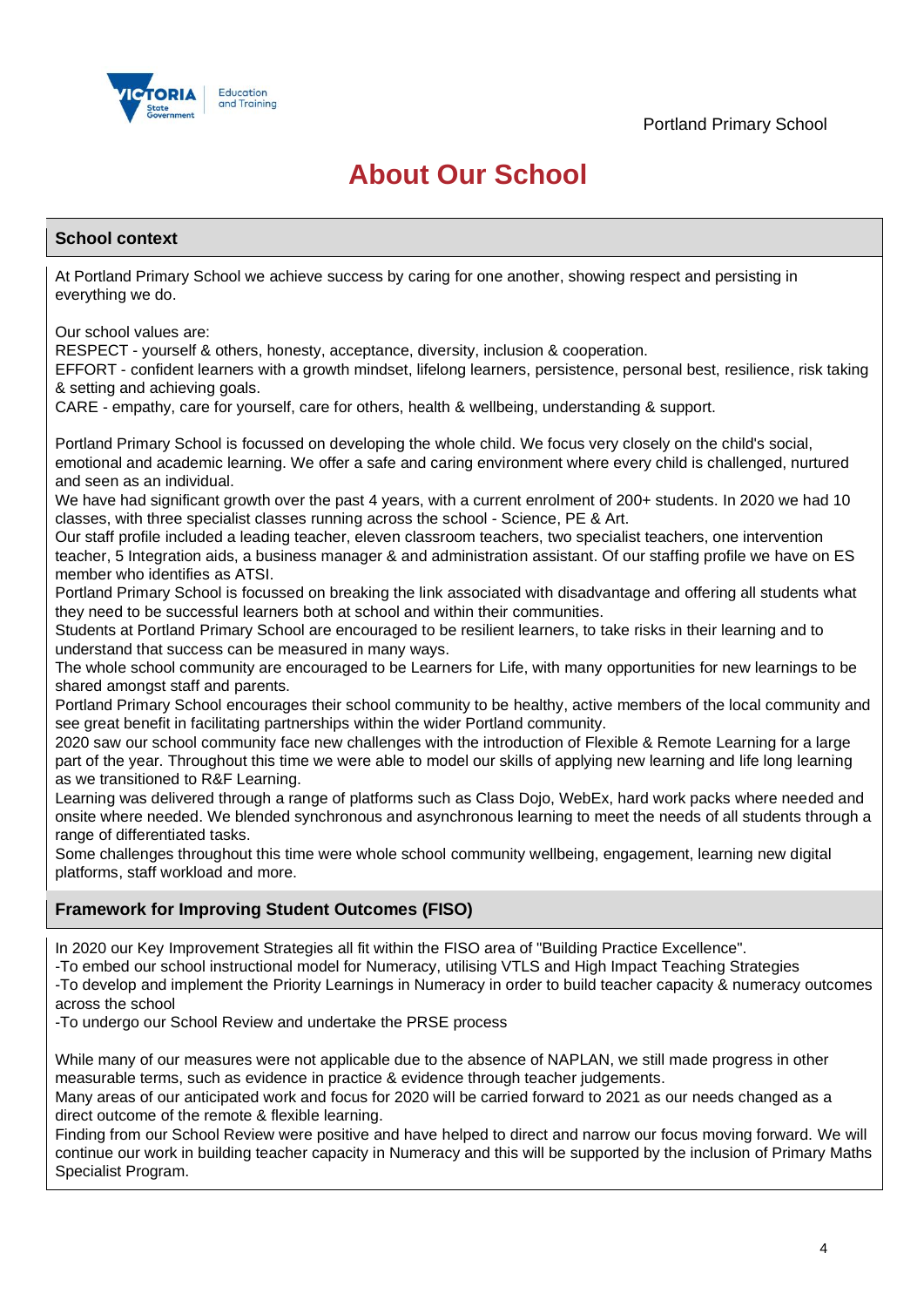

#### **Achievement**

Students at Portland Primary School responded well to the flexible & remote learning phases. They were engaged and supported through a range of platforms and strategies. Teachers were able to deliver a range of well differentiated learning sequences for students at all levels.

Throughout a normal year NAPLAN would be a measure for students achievement and school success in meeting their targets. Due to Covid-19 NAPLAN did not take place & we did not give teacher judgements in our mid year reporting, so our measures of students success are based purely on their Victorian Curriculum growth from December 2019 to December 2020.

While most children across the school continued their learning trajectory, for some, they did not make the expected level of progress. These children were identified at the end of 2020 to be a part of our Learning Tutor Initiative, and will be supported and monitored closely throughout 2021. We identified 69 students for this program and most of these students will access two additional reading sessions per week, additional numeracy support or additional SoundsWrite sessions, depending on their area of identified support.

Our integration aids (ES) supported PSD children in class, as well vis online platforms throughout remote & flexible learning. All PSD funded children had access to additional supports through their funding allocation. Equity funds also supported additional in class assistance.

#### **Engagement**

As we transitioned between face to face learning and remote learning, engagement was at the forefront of everything we did in 2020.

Attendance monitoring was essential in both scenarios; we were able to closely monitor engagement through the diligent use of Compass and regular contact with families and carers.

Remote learning was a new experience for everyone involved and ensuring students felt connected and supported was essential to both their wellbeing & learning outcomes. We did this by providing regular check ins, Webex meetings, flexible learning options and more. Where needed, we offered options for some onsite learning. This was the case for students at risk of disengaging, vulnerable families and students of essential workers.

Upon our return to face to face learning we spent significant time building students learning stamina through the implementation of short targeted learning tasks.

We spent considerable time re-introducing essential social and emotional skills to support students re-integration into the yard and associated social interactions. We did this through the explicit teaching of our school values, Positive Educations and Respectful Relationships.

#### **Wellbeing**

Health and wellbeing supports such as regular check ins via WebEx, phone and where needed face to face, were prioritised for staff, students and their families at Portland Primary School.

We were able to support students and their families through the challenges of the pandemic in a range of differentiated ways, dependent on the needs of individual families. Some of these supports included visits, regular phone contact, food hampers, provision of technology, linking families in with additional support agencies and the provision of onsite learning for vulnerable families and those families working in essential fields.

PSD children and students who were identified as vulnerable were allocated a mentor staff member who regularly made contact by phone or WebEx. Teachers made regular contact with all children and families. Those who could not be contacted or engaged were linked in with additional school based supports, many of which continued after our return to school.

Another aspect that needed consideration was the wellbeing of our staff, which will be a continued focus in 2021.

#### **Financial performance and position**

In 2020 Portland Primary School finished the year with a small surplus, some of which was allocated to the Learning Tutor Initiative, with the remaining surplus funds being carried over to 2021.

Like many schools, our expenditure was less than a normal year, due to the inability to partake in normal school based activities through out 2020, as well as a reduced need for additional staffing and CRT's. We did not take part in normal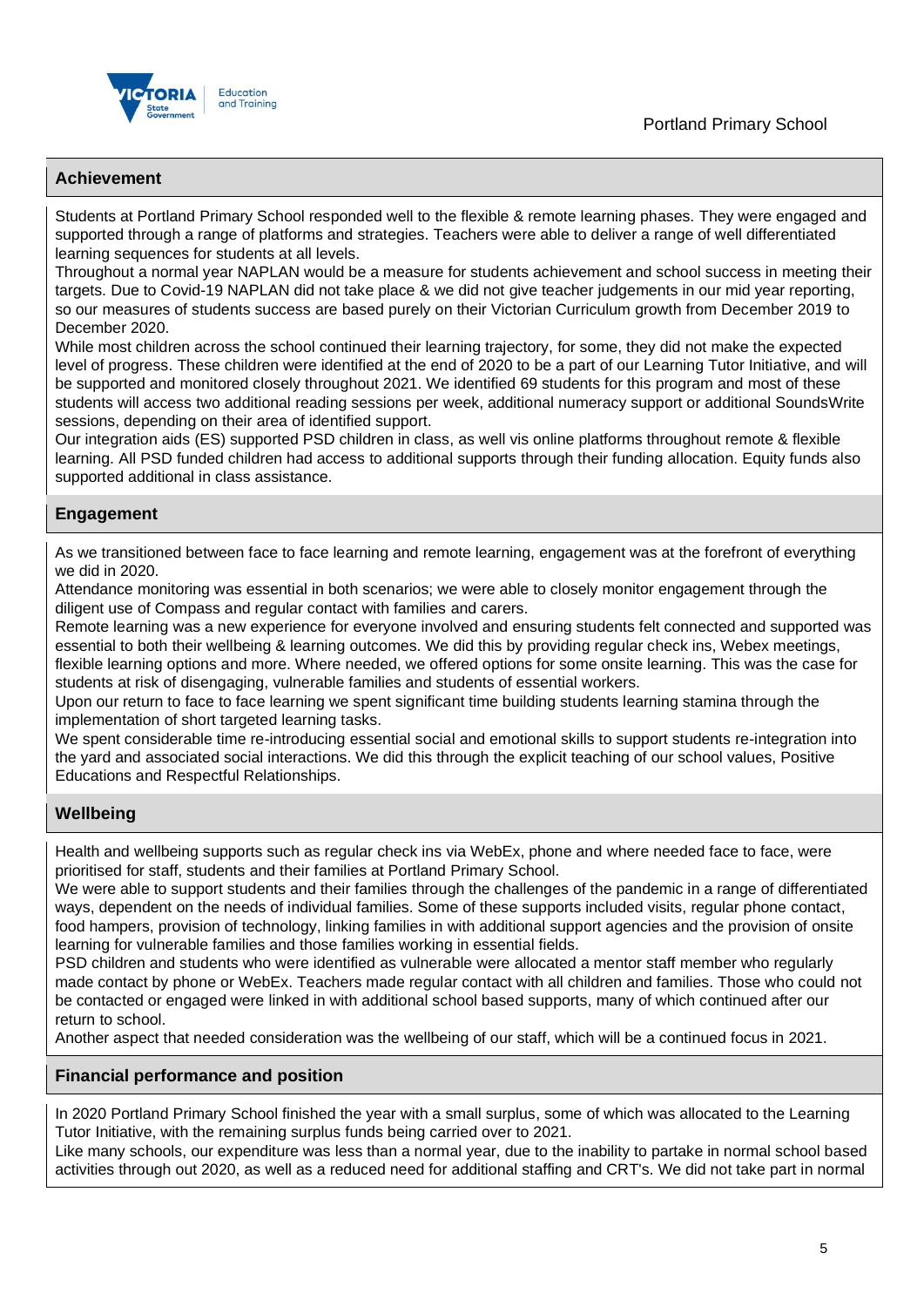

Portland Primary School

fundraising activities in 2020 due to Covid-19; this saw us cancel our Annual Twilight Market, camps, excursions and more.

We were successful in gaining a Capital Funding Grant of \$84,000 in late 2020, which will see us have roofing works completed in early 2021. School Council also approved spending of \$75,000 to have our asphalt area resurfaced with Tiger Turf, which will take place in early 2021.

> **For more detailed information regarding our school please visit our website at [www.portlandps.vic.edu.au](/Users/stephcarter/Downloads/www.portlandps.vic.edu.au)**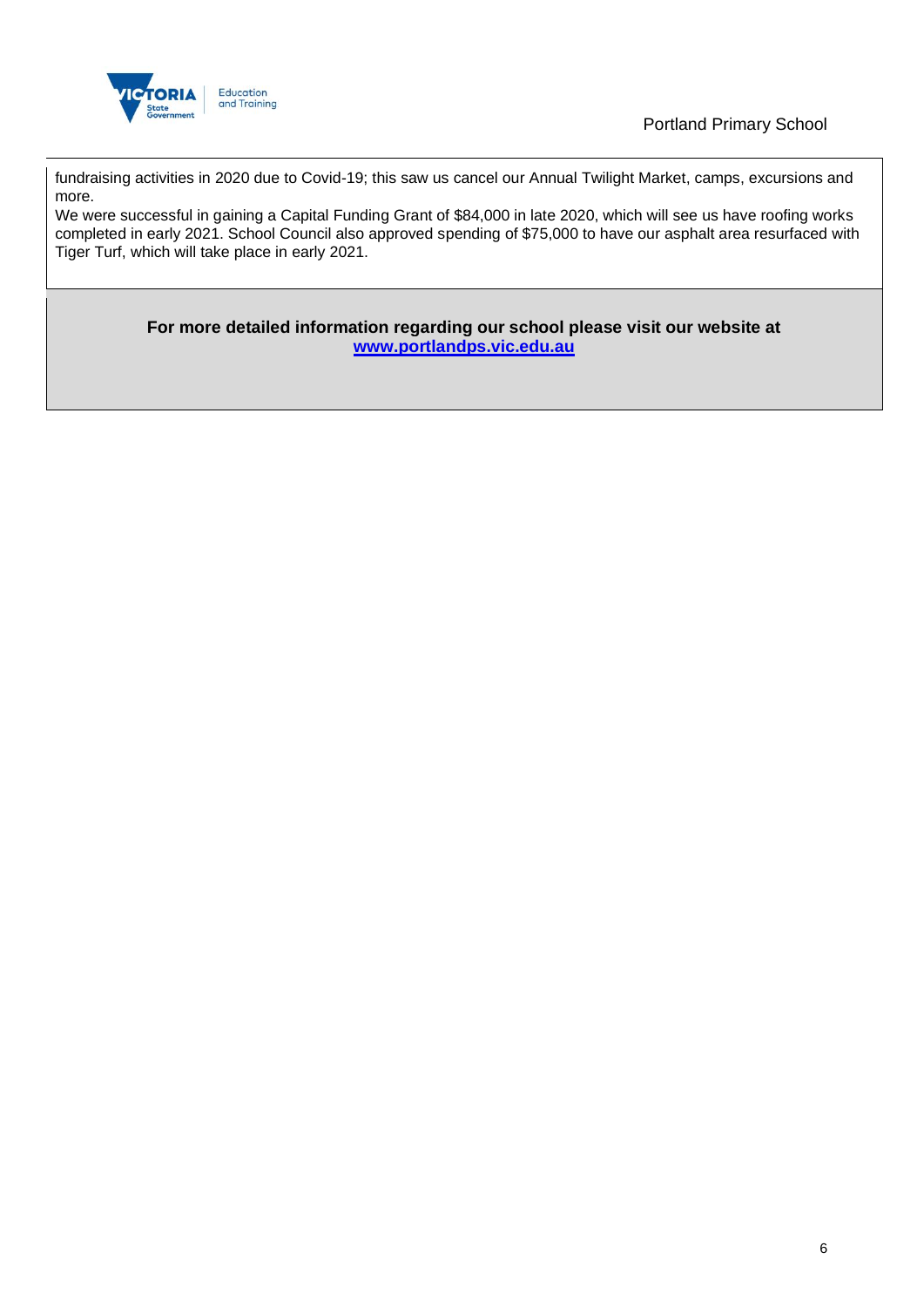

# **Performance Summary**

The Performance Summary for government schools provides an overview of how this school is contributing to the objectives of the Education State and how it compares to other Victorian Government schools.

All schools work in partnership with their school community to improve outcomes for children and young people. Sharing this information with parents and the wider school community helps to support community engagement in student learning, a key priority of the Framework for Improving Student Outcomes.

Refer to the 'How to read the Annual Report' section for help on how to interpret this report.

# SCHOOL PROFILE

#### **Enrolment Profile**

A total of 205 students were enrolled at this school in 2020, 100 female and 105 male.

4 percent of students had English as an additional language and 5 percent were Aboriginal or Torres Strait Islander.

#### **Overall Socio-Economic Profile**

The overall school's socio-economic profile is based on the school's Student Family Occupation and Education index (SFOE) which takes into account parents' occupations and education.

Possible socio-economic band values are: Low, Low-Medium, Medium and High.

This school's socio-economic band value is: Medium

#### **Parent Satisfaction Summary**

The percent endorsement by parents on their school satisfaction level, as reported in the annual Parent Opinion Survey.

Percent endorsement indicates the percent of positive responses (agree or strongly agree) from parents who responded to the survey.



#### **School Staff Survey**

The percent endorsement by staff on School Climate, as reported in the annual School Staff Survey.

Percent endorsement indicates the percent of positive responses (agree or strongly agree) from staff who responded to the survey. Data is suppressed for schools with three or less respondents to the survey for confidentiality reasons.



Percent endorsement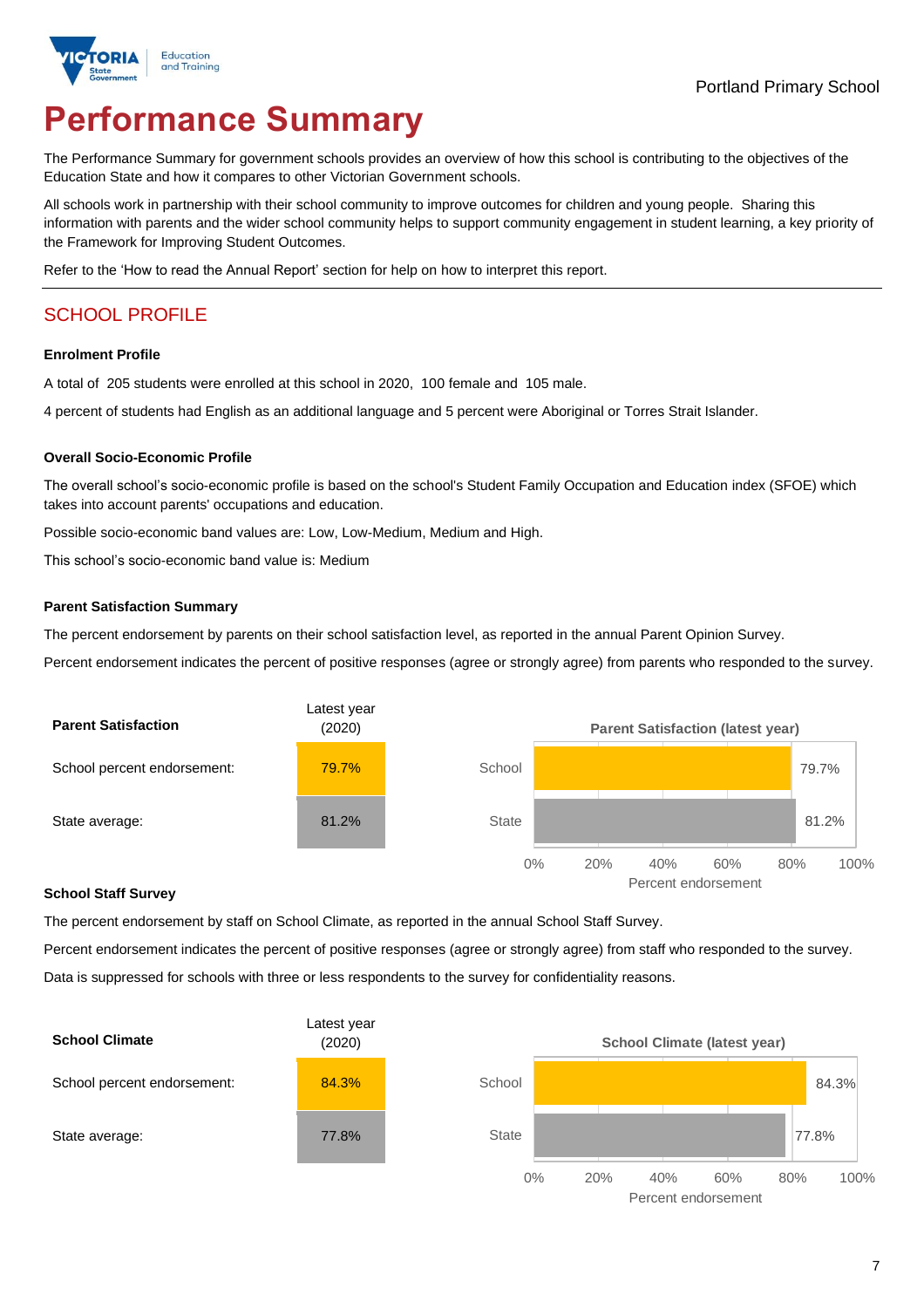

# ACHIEVEMENT

*Key: 'Similar Schools' are a group of Victorian government schools that are like this school, taking into account the school's socioeconomic background of students, the number of non-English speaking students and the size and location of the school.*

#### **Teacher Judgement of student achievement**

Percentage of students working at or above age expected standards in English and Mathematics.



#### **NAPLAN**

NAPLAN tests were not conducted in 2020.

#### **NAPLAN Learning Gain**

NAPLAN learning gain is determined by comparing a student's current year result to the results of all 'similar' Victorian students (i.e. students in all sectors in the same year level who had the same score two years prior).

NAPLAN tests were not conducted in 2020.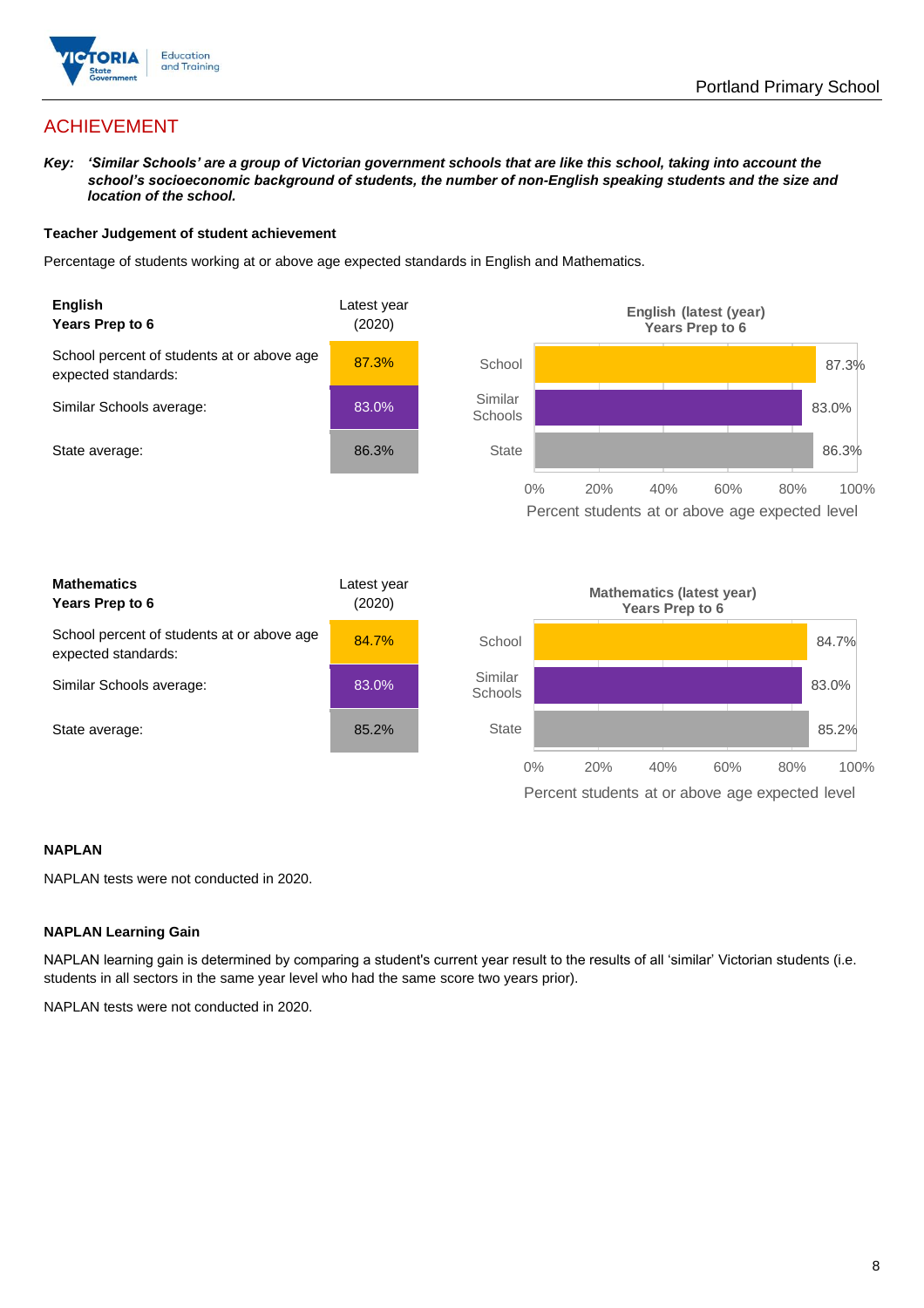

# ENGAGEMENT

*Key: 'Similar Schools' are a group of Victorian government schools that are like this school, taking into account the school's socioeconomic background of students, the number of non-English speaking students and the size and location of the school.*

#### **Average Number of Student Absence Days**

Absence from school can impact on students' learning. Common reasons for non-attendance include illness and extended family holidays. Absence and attendance data in 2020 may have been influenced by local processes and procedures adopted in response to remote and flexible learning.



#### **Attendance Rate (latest year)**

|                                             | Prep | Year 1 | Year 2 | Year 3 | Year 4 | Year 5 | Year 6 |
|---------------------------------------------|------|--------|--------|--------|--------|--------|--------|
| Attendance Rate by year level<br>$(2020)$ : | 94%  | 93%    | 94%    | 94%    | 95%    | 93%    | 92%    |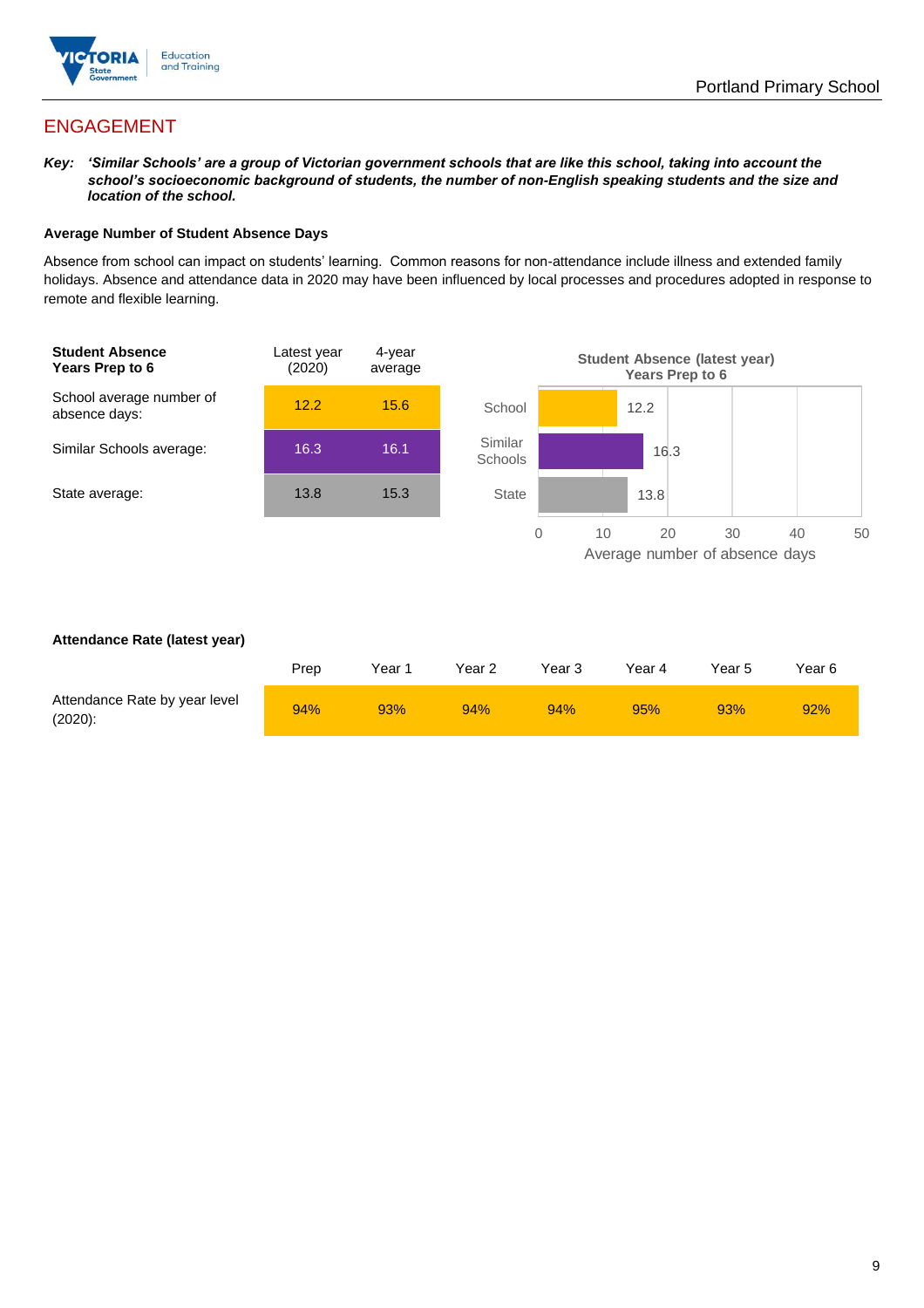

## **WELLBEING**

*Key: 'Similar Schools' are a group of Victorian government schools that are like this school, taking into account the school's socioeconomic background of students, the number of non-English speaking students and the size and location of the school.*

#### **Student Attitudes to School – Sense of Connectedness**

The percent endorsement on Sense of Connectedness factor, as reported in the Attitudes to School Survey completed annually by Victorian Government school students, indicates the percent of positive responses (agree or strongly agree).

Schools who participated in the Student Attitudes to School survey in 2020 should refer to the advice provided regarding the consistency of their data.



*methodology in 2020, data are often not comparable with previous years or within similar school groups. Care should be taken when interpreting these results.*

#### **Student Attitudes to School – Management of Bullying**

The percent endorsement on Management of Bullying factor, as reported in the Attitudes to School Survey completed annually by Victorian Government school students, indicates the percent of positive responses (agree or strongly agree).

Schools who participated in the Student Attitudes to School survey in 2020 should refer to the advice provided regarding the consistency of their data.



*Due to lower participation rates and differences in collection methodology in 2020, data are often not comparable with previous years or within similar school groups. Care should be taken when interpreting these results.*

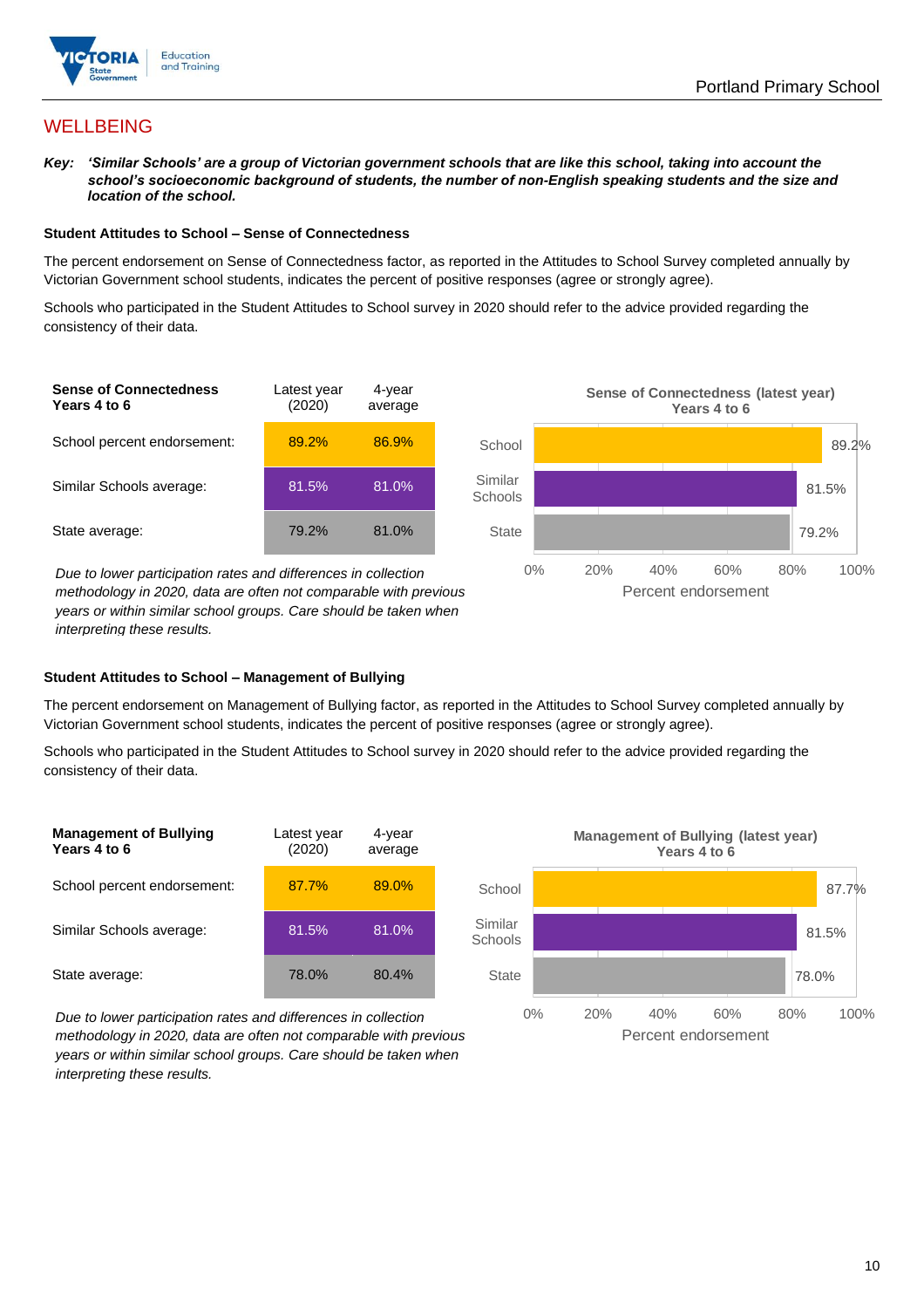

# **Financial Performance and Position**

FINANCIAL PERFORMANCE - OPERATING STATEMENT SUMMARY FOR THE YEAR ENDING 31 DECEMBER, 2020

| <b>Revenue</b>                  | <b>Actual</b> |
|---------------------------------|---------------|
| <b>Student Resource Package</b> | \$1,768,328   |
| Government Provided DET Grants  | \$338,855     |
| Government Grants Commonwealth  | <b>NDA</b>    |
| Government Grants State         | <b>NDA</b>    |
| <b>Revenue Other</b>            | \$21,214      |
| <b>Locally Raised Funds</b>     | \$46,793      |
| <b>Capital Grants</b>           | <b>NDA</b>    |
| <b>Total Operating Revenue</b>  | \$2,175,189   |

| Equity <sup>1</sup>                                 | <b>Actual</b> |
|-----------------------------------------------------|---------------|
| Equity (Social Disadvantage)                        | \$153,492     |
| Equity (Catch Up)                                   | <b>NDA</b>    |
| <b>Transition Funding</b>                           | <b>NDA</b>    |
| Equity (Social Disadvantage - Extraordinary Growth) | <b>NDA</b>    |
| <b>Equity Total</b>                                 | \$153,492     |

| <b>Expenditure</b>                    | <b>Actual</b> |
|---------------------------------------|---------------|
| Student Resource Package <sup>2</sup> | \$1,752,783   |
| Adjustments                           | <b>NDA</b>    |
| <b>Books &amp; Publications</b>       | <b>NDA</b>    |
| Camps/Excursions/Activities           | \$7,453       |
| <b>Communication Costs</b>            | \$4,834       |
| Consumables                           | \$64,408      |
| Miscellaneous Expense <sup>3</sup>    | \$20,761      |
| <b>Professional Development</b>       | \$13,218      |
| Equipment/Maintenance/Hire            | \$18,120      |
| <b>Property Services</b>              | \$87,296      |
| Salaries & Allowances <sup>4</sup>    | \$69,274      |
| <b>Support Services</b>               | <b>NDA</b>    |
| Trading & Fundraising                 | \$10,728      |
| Motor Vehicle Expenses                | \$121         |
| <b>Travel &amp; Subsistence</b>       | \$564         |
| <b>Utilities</b>                      | \$22,453      |
| <b>Total Operating Expenditure</b>    | \$2,072,013   |
| <b>Net Operating Surplus/-Deficit</b> | \$103,176     |
| <b>Asset Acquisitions</b>             | <b>NDA</b>    |

(1) The equity funding reported above is a subset of the overall revenue reported by the school.

(2) Student Resource Package Expenditure figures are as of 01 Mar 2021 and are subject to change during the reconciliation process.

(3) Miscellaneous Expenses include bank charges, administration expenses, insurance and taxation charges.

(4) Salaries and Allowances refers to school-level payroll.